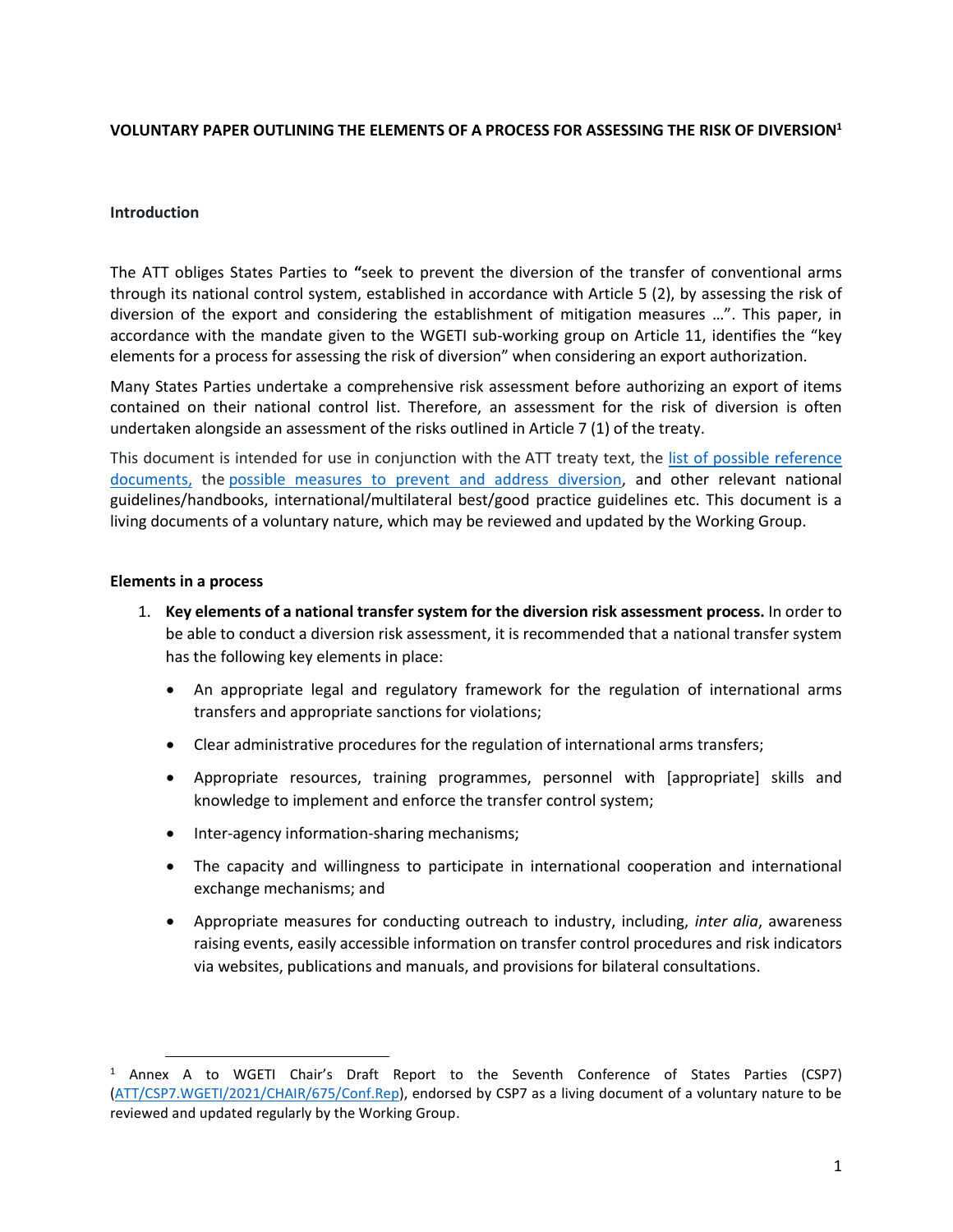- 2. **Guidance for the application process for an export authorization.** Encourage ATT States Parties to provide clear guidance on the requirements regarding the application form and other required documentation to be provided to the competent authorities in the exporting State as part of an application for an authorization to export conventional arms.
	- The competent national authority could use a government website, handbook, or other measures to provide guidance on the application process and requirements to be satisfied before an application can be accepted for consideration. This could extend to including measures to take to prevent diversion and help to detect possible diversion attempts.
	- Several ATT states Parties provide guidance for an internal compliance programme for commercial enterprises that engage in the international arms trade, covering issues relating to the appointment of a "responsible person", training, record-keeping, understanding of law and regulations, reporting requirements.
- 3. **Application form and documentation to be used for an application for an export authorization.** In order to conduct a comprehensive, consistent, and objective risk assessment, the exporting state party needs to receive information on the proposed international arms transfer. ATT States Parties require applicants for an export authorization to complete an application form and require particular documents to be provided in support of an application for an export authorization. The application form and required documents will provide details on the parties to the transfer, the intended end user and end use, the conventional arms to be exported, as well as other information determined to be of relevance for an assessment to determine the risk of diversion.
	- An application form will request the applicant for an export authorization to provide the necessary detailed information on the proposed international arms transfer.
	- Required documentation could include end-use/r certificates (EUC), international import certificates (IIC), import authorizations, transit/transhipment authorizations, brokering authorizations, contracts or agreements, and other documents providing information on the proposed transfer or assurances from the end user or other parties to the transfer. The [possible measures to prevent and address diversion](https://www.thearmstradetreaty.org/hyper-images/file/Article%2011%20-%20Possible%20measures%20to%20prevent%20and%20address%20diversion/Article%2011%20-%20Possible%20measures%20to%20prevent%20and%20address%20diversion.pdf) provides the recommended essential and optional details to be contained in an EUC issued by the competent authorities in the importing state. Some of these details could also be contained in an import authorization.
- 4. **Authentication of documents provided in an application for an export authorization.** In order to prevent the use of forged or fraudulent documents being used to facilitate diversion, when deemed necessary, ATT States Parties should authenticate the required documentation submitted as part of an application for an export authorization. There are several methods and modalities for the document authentication process:
	- Conduct a check via appropriate diplomatic channels and/or the ATT national point of contact.
	- Maintain records of required documents (EUCs, licences, permits etc.) and signatures from the importing countries with which the State is engaged in arms transfers. Check the documents against the records to ensure consistency with documents, including the authorized signatories and their signatures, previously received from the importing country.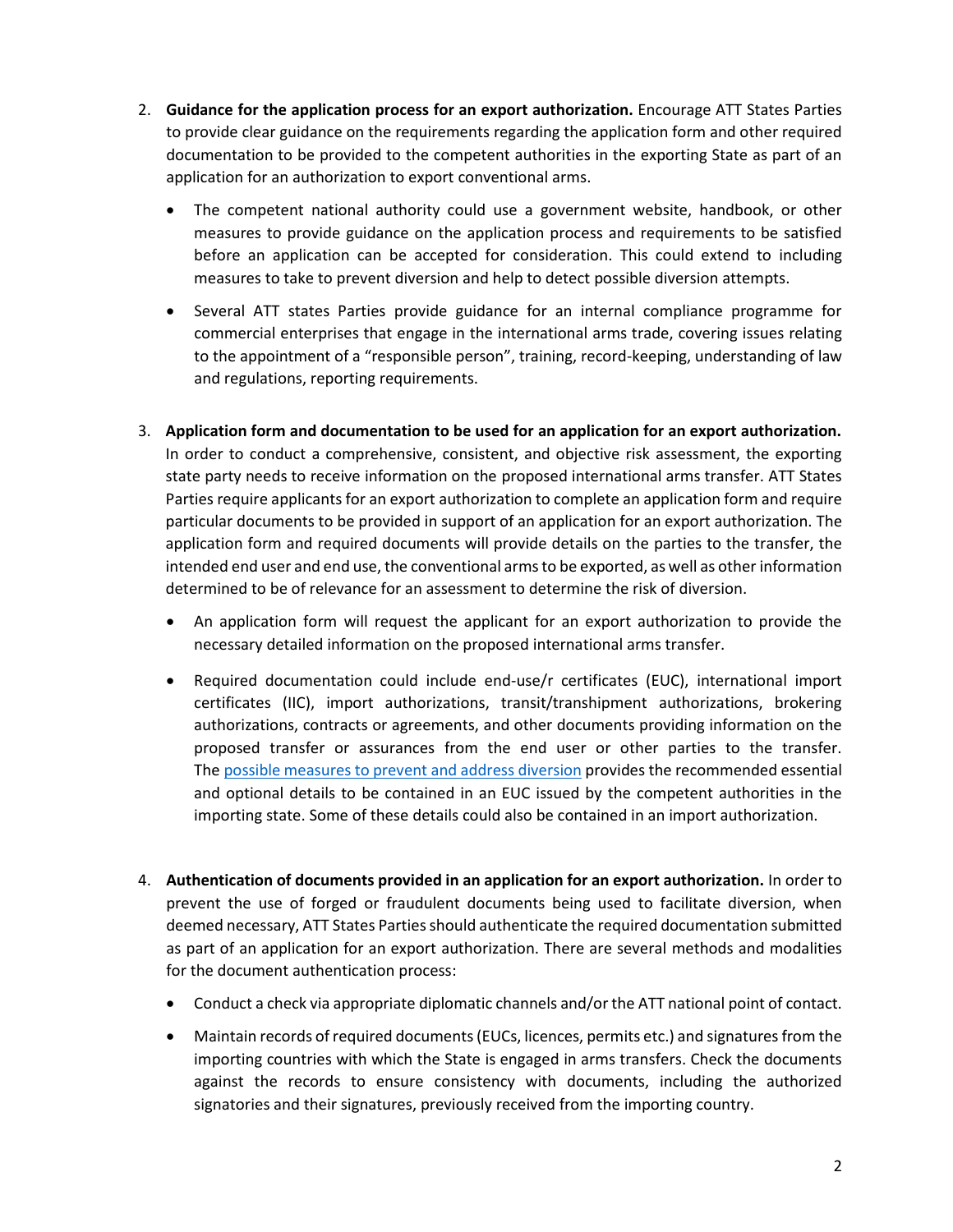- Maintain a database of the competent authorities for issuing and certifying EUC for every country. The database may also include the names and positions of persons authorised to sign such documents.
- Other examples of methods used to reduce the risk of forgery and support the authentication process include:
	- $\circ$  Several ATT States Parties request that importing certificates issued by the importing state are delivered to the exporting State via the appropriate diplomatic channels in the importing state.
	- o Where appropriate, only accept legalised documents or documents accompanied by an apostille.
	- o The proper document could be on "bank" paper or other forms of anti-forgery paper.
	- o The possible use of a standardised electronic signature.
- 5. **Verify the details provided in the application for export authorization to contribute to the prevention of diversion as part of a comprehensive, consistent, and objective case-by-case export risk assessment.** As noted above, an assessment of the risk of diversion is often undertaken as part of a broader risk assessment process conducted before a decision is made on whether to authorize or not authorise an export of conventional arms [items contained in a national control list]. ATT States Parties have emphasized that proper documentation, such as an EUC, plays an important role in the risk assessment process. A rigorous examination of the application for export authorization and accompanying documents against other relevant sources of information is essential for determining the risk of diversion.

The following relevant sources, among others, can be utilized to verify the information provided in an export authorization application and related documents as part of a comprehensive, consistent, and objective case-by-case export risk assessment:

- Databases of the competent authority regarding previous applications that have been authorized or denied, or other relevant databases that identify natural or legal persons previously sanctioned and /or involved in illicit trafficking, corruption, illicit sources of supply, trafficking routes, etc.
- Other relevant government agencies, departments or ministries and their databases (e.g. diplomatic service, customs, intelligence services, finance, etc.).
- Competent authorities, relevant government agencies, departments or ministries in other states involved in the transfer chain.
- Bilateral or multilateral information exchange frameworks– i.e. the ATT Diversion Information Exchange Forum.
- Industry associations and [trusted] arms trading entities.
- International and regional organizations' databases and reports.